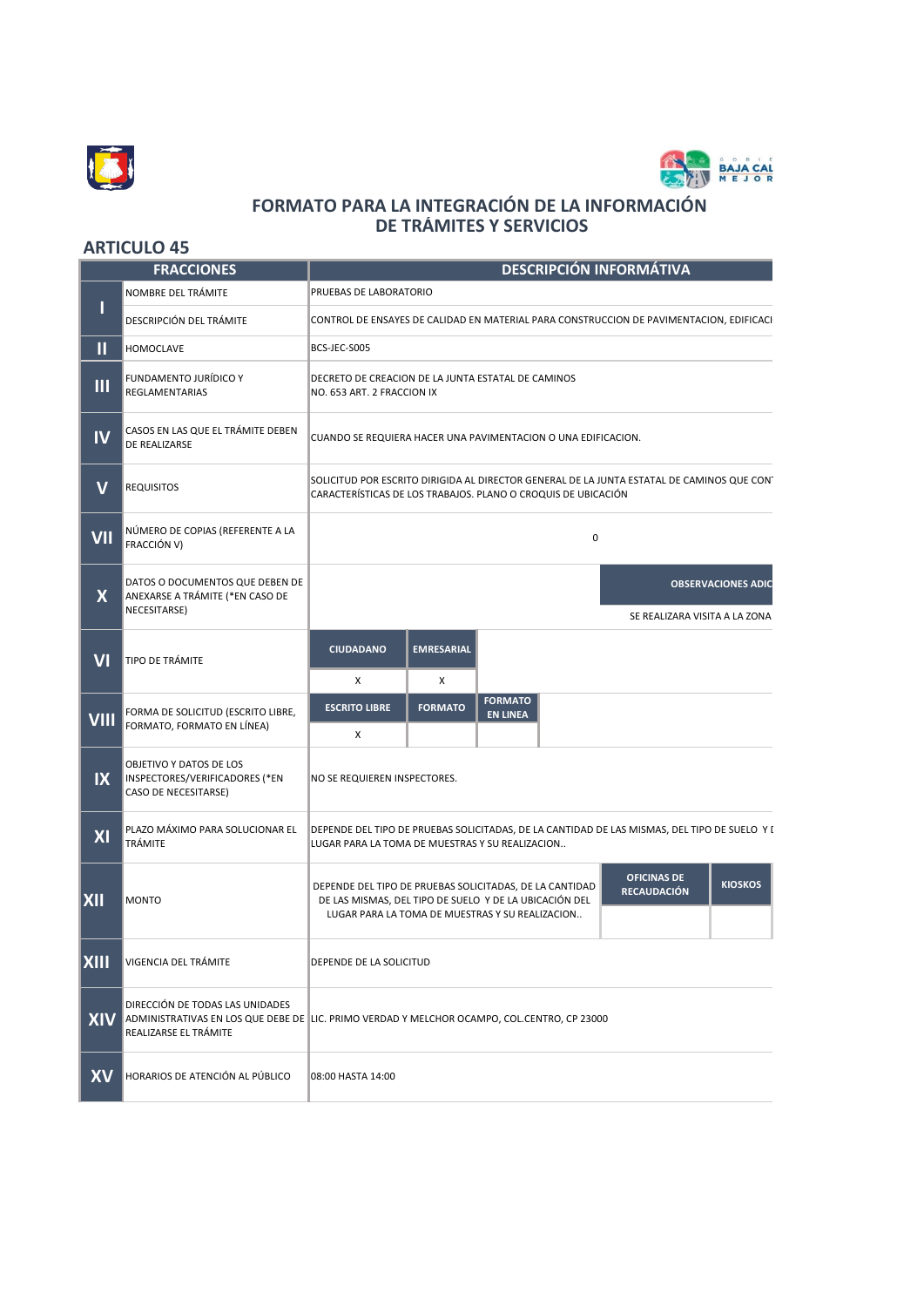|             | CRITERIOS A LA QUE DEBE DE SUJETARSE<br><b>DEL TRÁMITE</b>                                                                           | LA DEPENDENCIA PARA LA RESOLUCIÓN   CUMPLIR CON LOS REQUISITOS SOLICITADOS Y A LA VERIFICACION DEL LUGAR.                                  |
|-------------|--------------------------------------------------------------------------------------------------------------------------------------|--------------------------------------------------------------------------------------------------------------------------------------------|
| <b>XVII</b> | DATOS DEL FUNCIONARIO PÚBLICO<br>RESPONSABLE (NOMBRE, PUESTO,<br>DOMICILIO, TELÉFONO, EXTENSIÓN,<br><b>CORREO ELECTRÓNICO. ETC.)</b> | C. JESUS ADAN MIRANDA SANCHEZ, ENCARGADO DE LA SECCION DE LABORATORIO, LIC. PRIMO VERDAD<br>6121294738, SUBDIRECCION.TECNICA@JECBCS.GOB.MX |

## **NIVEL DE DIGITALIZACIÓN DEL TRÁMITE**

| <b>NIVEL 1: INFORMÁTIVO</b>          |  |
|--------------------------------------|--|
| <b>NIVEL 2: FOMATOS DESCARGABLES</b> |  |
| <b>NIVEL 3: FORMULARIO WEB</b>       |  |
| <b>NIVEL 4: TRANSACCIONAL</b>        |  |

## **ARTICULO 46 (\*OPCIONAL)**

| <b>FRACCIONES</b> |                                                                               | <b>DESCRIPCIÓN INFORMÁTIVA</b> |
|-------------------|-------------------------------------------------------------------------------|--------------------------------|
|                   | SECTOR ECONÓMICO AL QUE<br>PERTENECE (SCIAN)                                  |                                |
| П                 | ETAPAS INTERNAS Y TIEMPOS PARA<br><b>IDENTIFICAR EL TRÁMITE</b>               |                                |
|                   | <b>FRECUENCIA MENSUAL DE LAS</b><br>SOLICITUDES Y RESOLUCIONES DEL<br>TRÁMITE |                                |
| ΙV                | NÚMERO DE FUNCIONARIOS<br>PÚBLICADOS ENCARGADOS DEL<br>TRÁMITE.               |                                |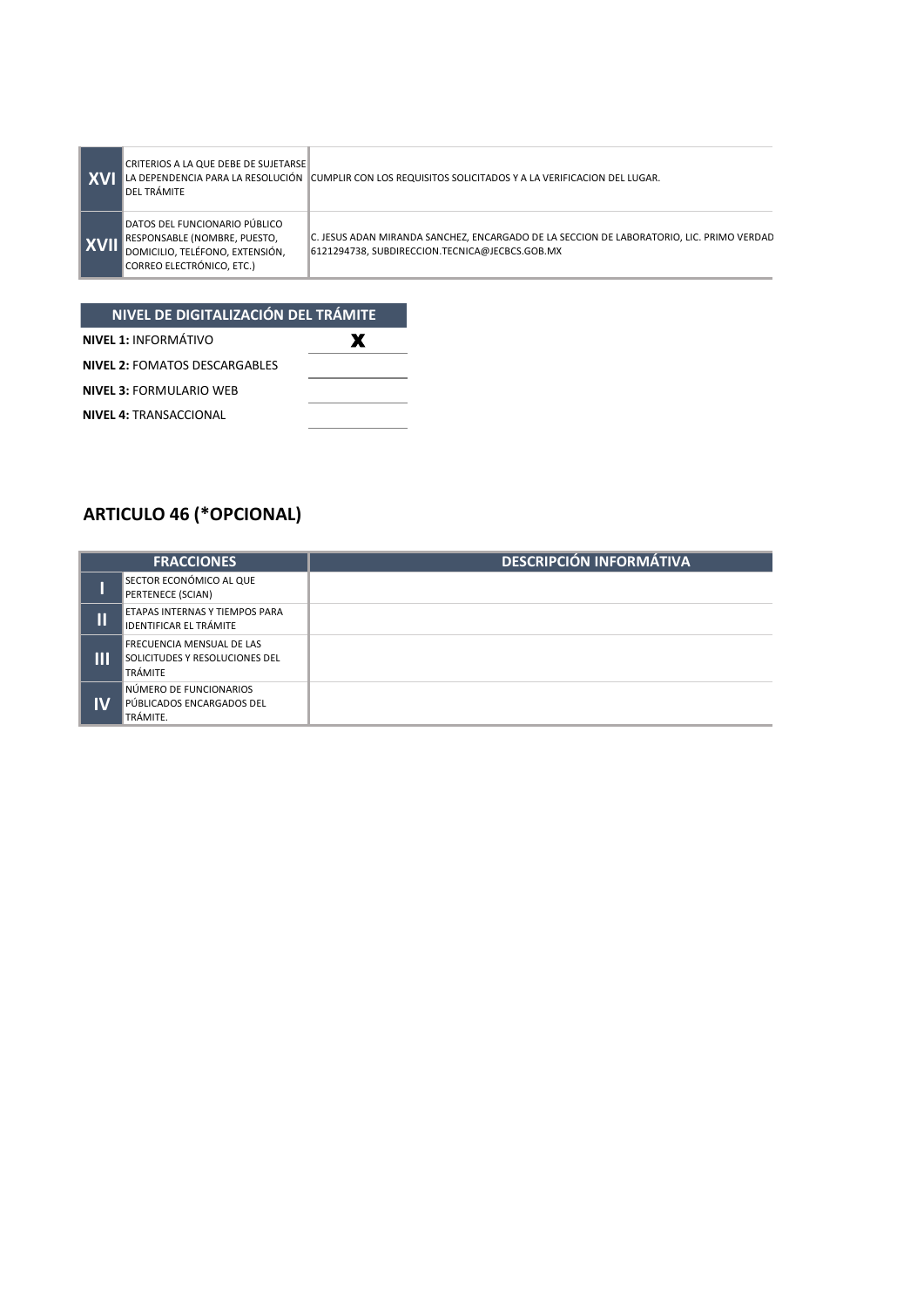

ON Y/O CAMINOS.

TENGA LAS

**IONALES** 

DE LOS TRABAJOS

DE LA UBICACIÓN DE L

**OTROS MECANISMOS DE PAGO**